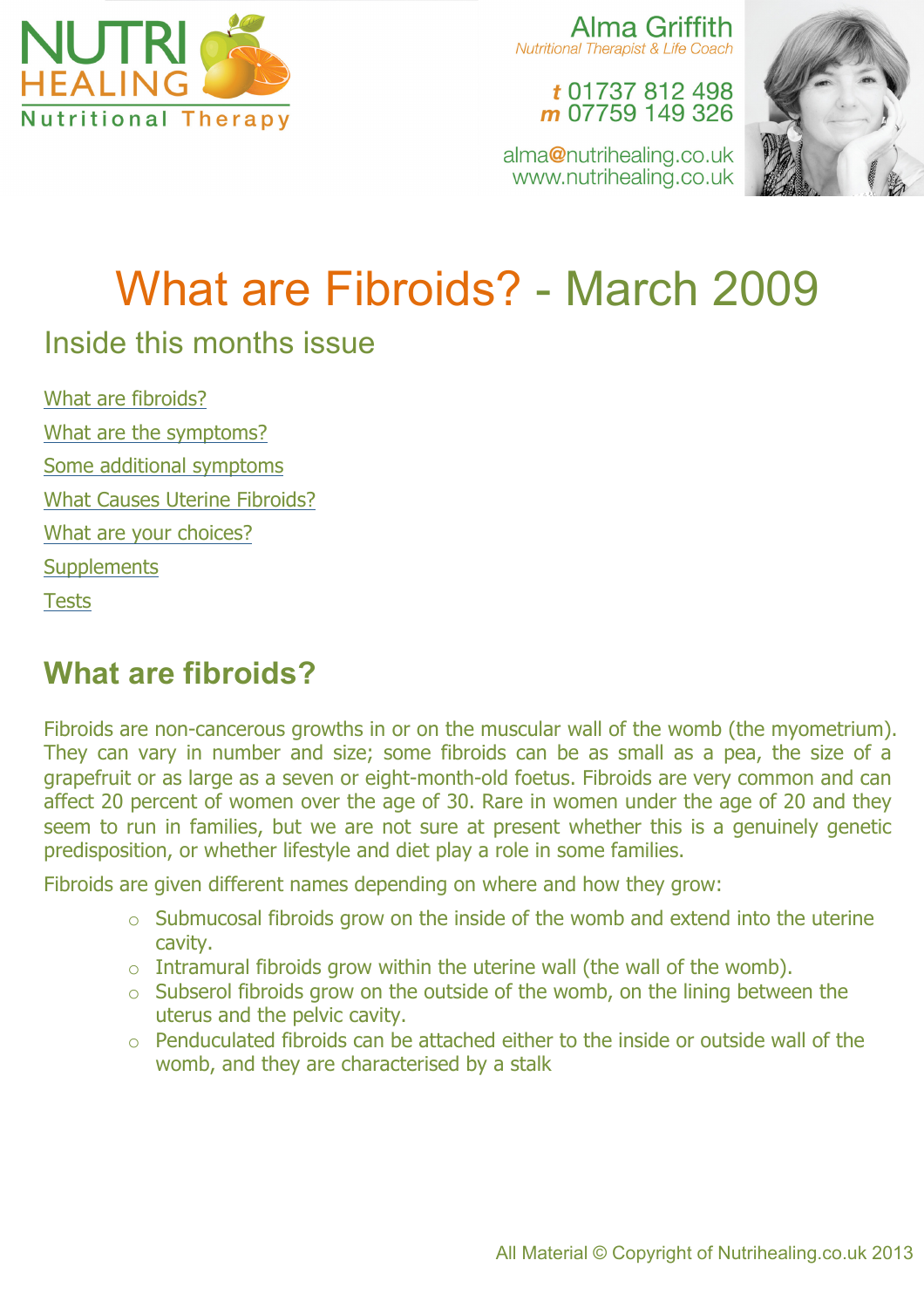# **What are the symptoms?**

## **Abnormal Menstruation and bleeding**

The main symptom of fibroids is heavy periods and heavy bleeding which is the result of the fibroids making the womb bigger; often leading to large clots of blood which resemble pieces of liver once the fibroid enlarges. In some cases, the bleeding can be so severe that sufferers develop anaemia.

## **Pelvic Pain**

Pressure from tumour growth can result in dull, aching pelvic pain. This sensation is sometimes reported as pain, or as a feeling of pressure in the abdomen and/or back; pain may also be experienced during sexual intercourse. Occasionally, the stem of a pedunculated fibroid may twist, blocking the blood vessels in the fibroid causing a kink, resulting in sharp, severe pain. In this circumstance, hospitalization and surgical removal of the growth will be required.

#### **Bladder and Bowel Problems**

The pressure of a growing tumour can cause bladder and bowel problems. Women may find it difficult to urinate, or conversely, experience urgent and frequent urination. The need to urinate may force women to get up several times a night resulting in sleep deprivation. Some women have reported recurring bladder and/or kidney infections. Constipation, haemorrhoids, and difficult bowel movements may all occur as the fibroid puts pressure on the bowels.

#### **Miscarriage, Pregnancy Complications, and Infertility**

Most women with fibroids have normal pregnancies. However, the possibility of a miscarriage is higher if fibroids are present. The increased blood flow to the uterus during pregnancy can cause fibroid growth. Large growths also increase the chance of premature delivery, and greater blood loss during delivery. Occasionally, a growth may block the uterus so completely that it causes infertility.

#### **Weight Gain**

Benign uterine growths can grow to large sizes without producing symptoms. This may only be detectable as gradual weight gain and distension of the abdomen, as if the woman was pregnant. As malignant tumours can also cause this type of distension, it is important to consult your doctor if you experience sudden, inexplicable weight gain.

## **Some additional symptoms**

#### **Ladies Issues:**

Endometriosis, Night sweats, Vaginal dryness, Tender breasts, Fibrocystic breasts, Mood swings, Irregular periods, PMS, Depression, Low thyroid symptoms, Low libido, Water retention, Cyclical migraine headaches.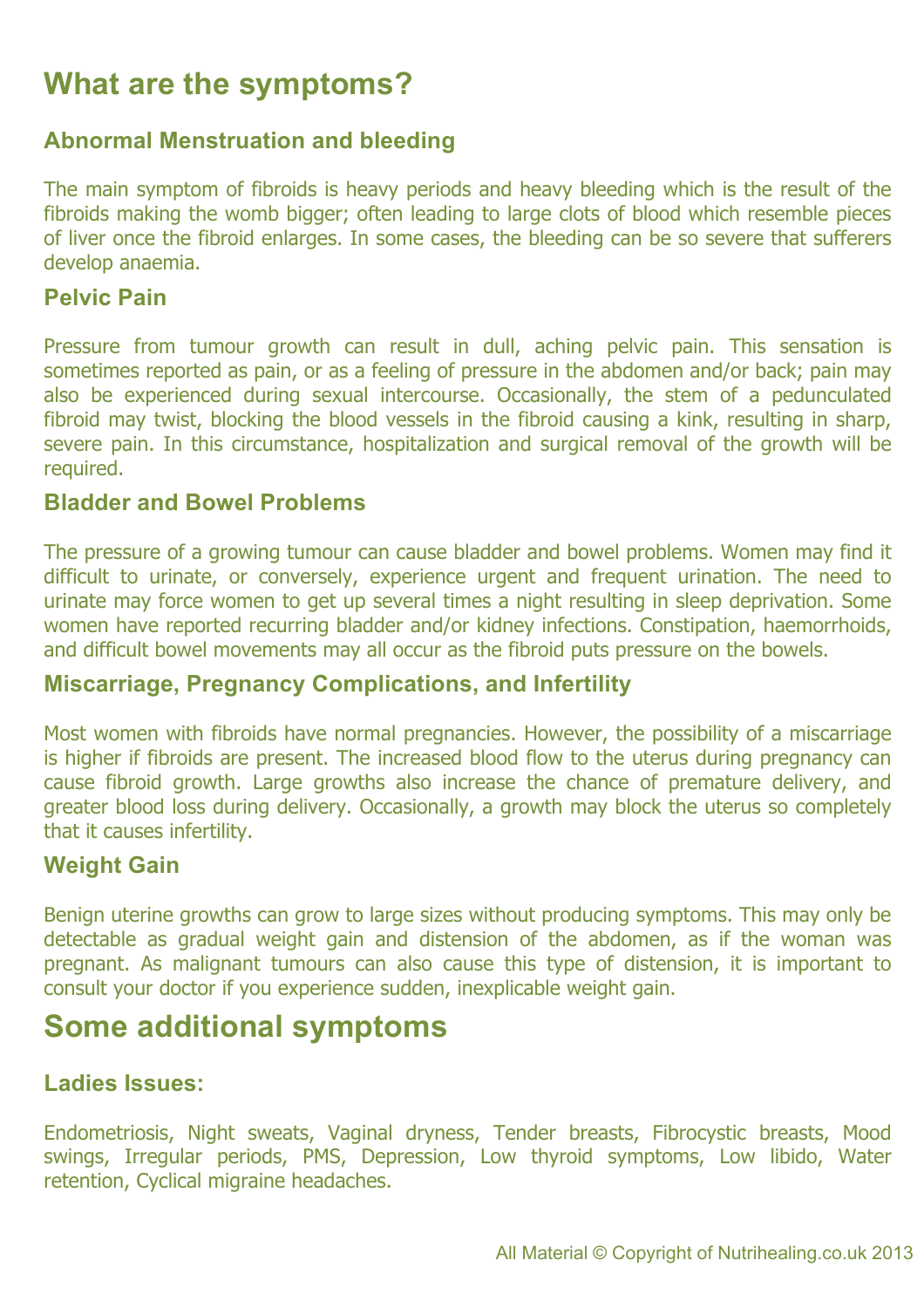## **Men's Issues:**

Prostate problems, Man boobs, Impotency, Male patterned baldness, Weight gain, Low libido.

## **What Causes Uterine Fibroids?**

Although no precise answers exist for the development of uterine fibroid tumours, there is a link between fibroids and oestrogen production. Fibroids do not develop until the body begins producing oestrogen during the onset of menstruation. During the reproductive years, hormonal imbalance can cause fibroids to form and grow. Hormonal imbalance occurs when oestrogen and progesterone are not present in the proper proportions. The most common imbalance that causes fibroids is low progesterone in ratio to oestrogen. Progesterone production decreases during the 30s and 40s.

When additional oestrogen are introduced into the body, such as the type found in birth control pills, hormone replacement therapy and environmental oestrogens (Xenoestrogens) then hormonal imbalance may occur.

During pregnancy fibroids may grow very quickly when the body is producing extra oestrogen. After the menopause when the body stops producing as much oestrogen, Fibroids often shrink and disappear; however with the use of hormone replacement therapy over many years, this may create an excess of stored oestrogen that can prevent fibroids from shrinking after the menopause.

## **What are your choices?**

What you eat can be crucial because it can help to control excess levels of oestrogen that can encourage the fibroids to grow.

## **Action Plan**

A Hormone-balancing Diet

Buy organic foods where possible to avoid Xenoestrogens.

#### **Eat plenty of:**

- o Fruit and vegetables
- o Complex carbohydrates wholegrain like brown rice, oats, wholemeal bread
- o Phytoestrogens, including beans such as lentils, chickpeas and Soya products
- o Oily foods, including fish, nuts, seeds and cold pressed oils
- o Increase
- $\circ$  Your intake of fibre
- o Plenty of fluids Water, Herbal teas, Fresh juices vegetable and fruit
- o Reduce and Avoid